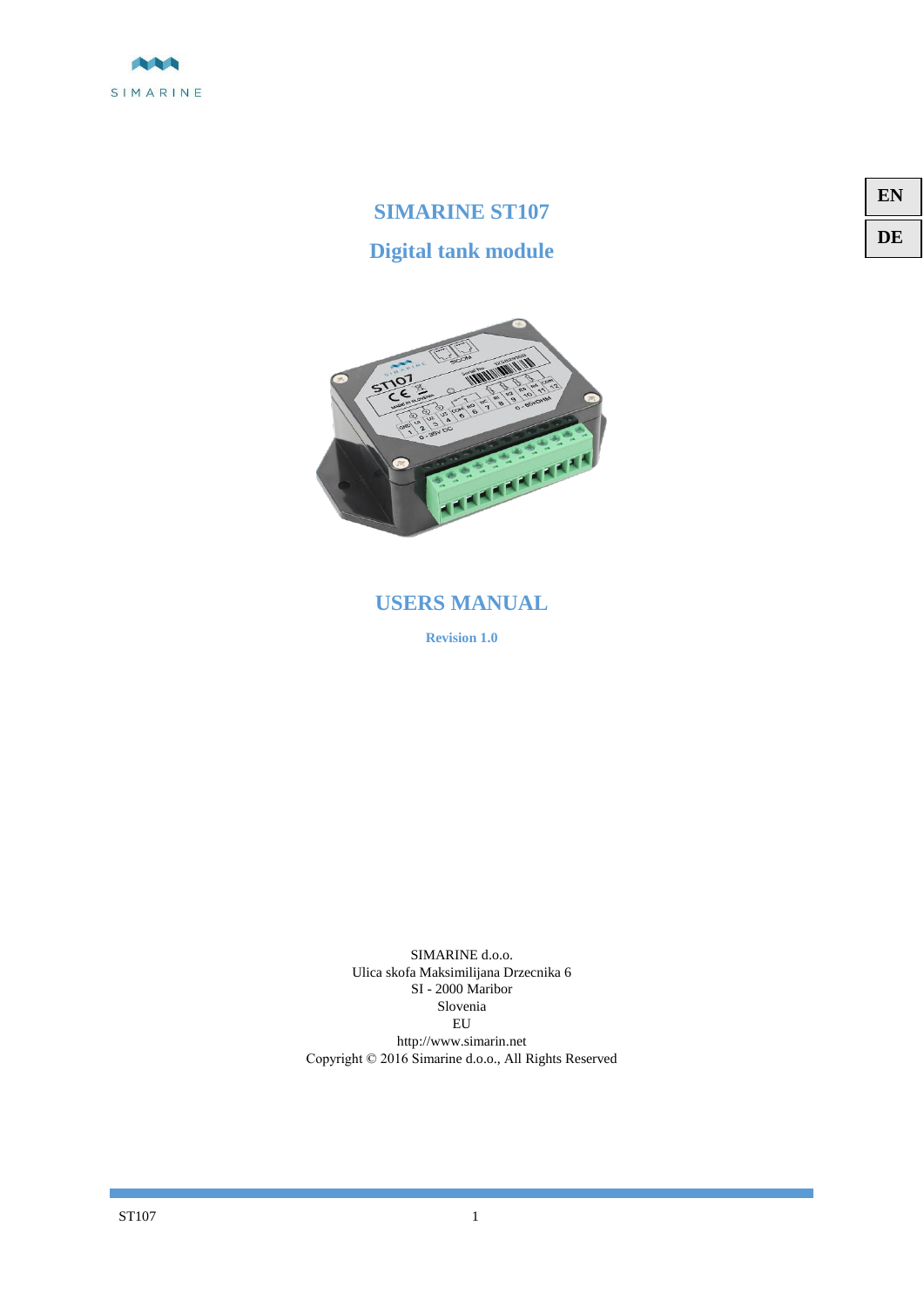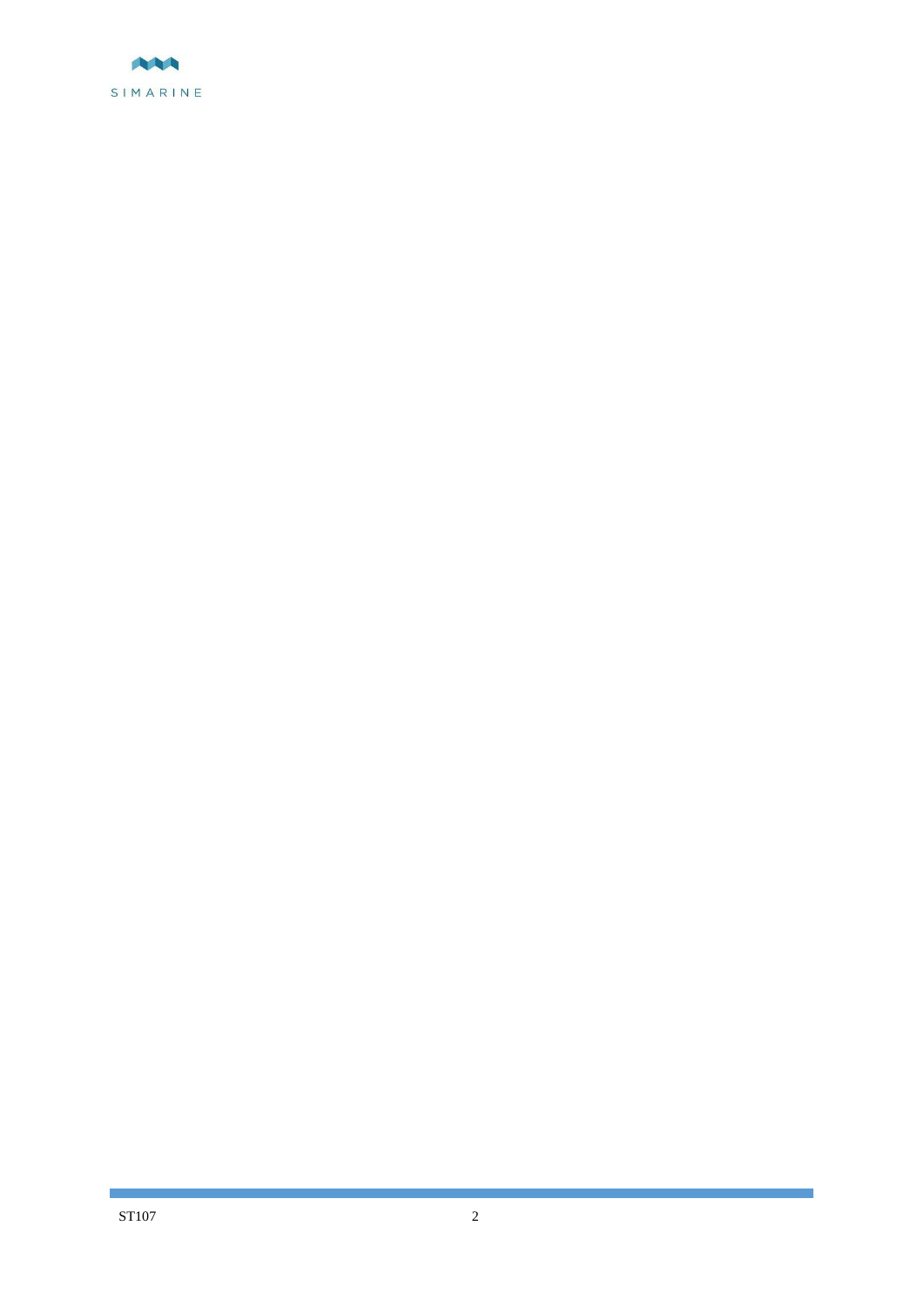

# **Table of Contents**

| $\mathbf{1}$   |       |  |  |
|----------------|-------|--|--|
| 2              |       |  |  |
| 3              |       |  |  |
| $\overline{4}$ |       |  |  |
|                | 4.1   |  |  |
|                | 4.2   |  |  |
|                | 4.2.1 |  |  |
|                | 4.3   |  |  |
|                | 4.4   |  |  |
| 5              |       |  |  |
| 6              |       |  |  |
|                | 6.1   |  |  |
|                | 6.2   |  |  |
|                | 6.3   |  |  |

EN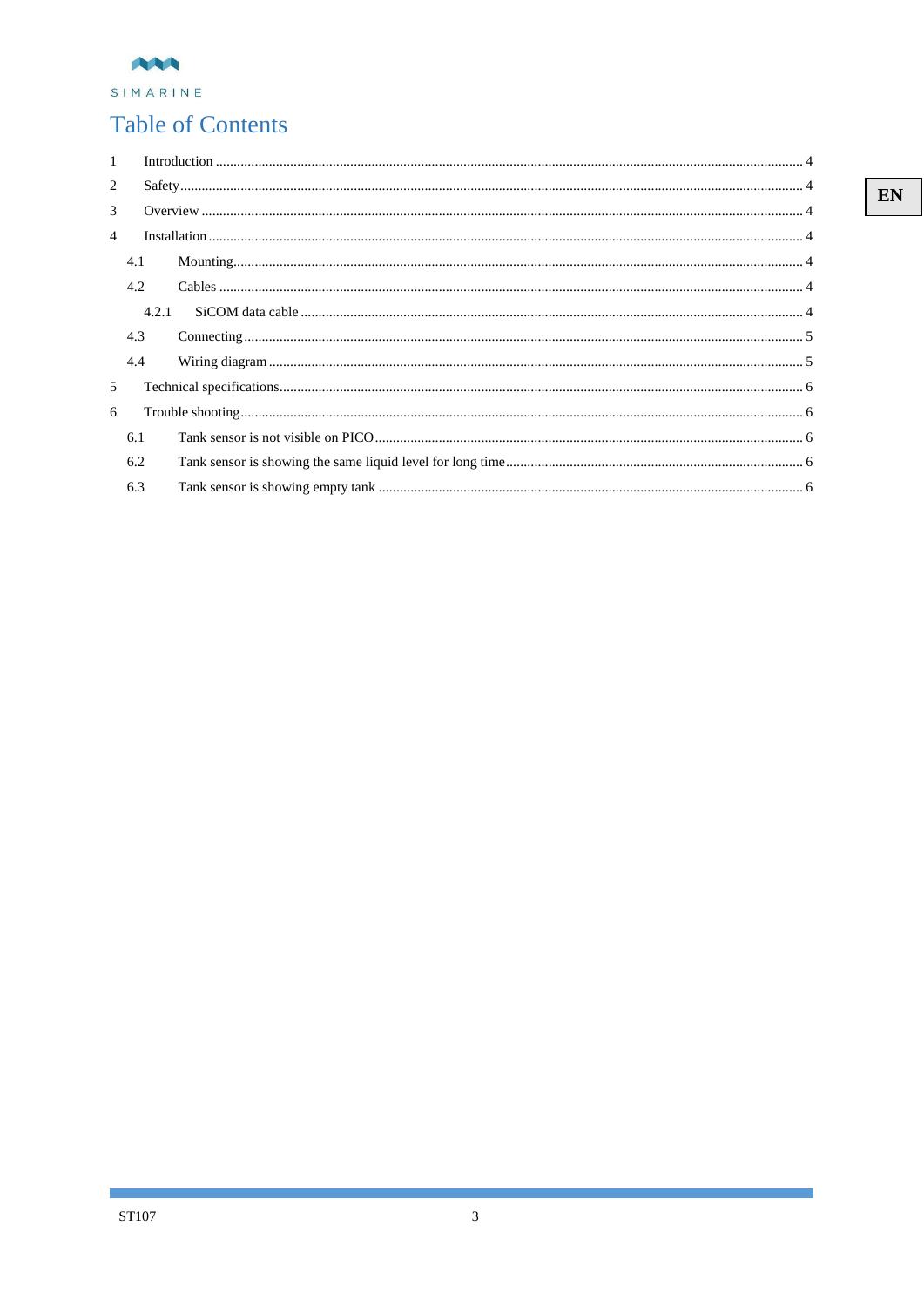

## 1 Introduction

Simarine's ST107 Digital tank module is a highly versatile module. Its main purpose is to measure any liquid level. But it can be used to measure voltage, current or temperature.

ST107 Digital tank module can measure liquid level such as water, waste water, fuel or any other liquid. It comes with 4 integrated resistance sensing inputs operating from 0 ohm - 65 kohm and 3 integrated voltage sensing inputs, operating from 0 V - 35 V DC. You can connect any tank or temperature sensor operating in this range.

ST107 also features a configurable alarm contact, which fires on specific alarms. It can handle max. current 1A on max. 30 V DC. The alarm is configurable via PICO's menu.

# 2 Safety

Installation of Simarine electronics should be made by electrical specialists with proper safety equipment. When working with batteries you should wear protective clothing and eye protection.

**CAUTION:** Batteries contain acid, a corrosive, colorless liquid that will burn your eyes, skin and clothing. Should the acid come in contact with eyes, skin or clothing, wash it immediately with soap under fresh water for at least 15 minutes, and seek medical support immediately.

**CAUTION:** Do NOT connect anything to a damaged battery. It could heat up, catch fire or explode.

**CAUTION:** Lead-acid Batteries can generate explosive gases during operation. Never smoke, allow flames or sparks near the battery. Make sure to keep sufficient ventilation around the battery.

**CAUTION:** When working with a battery remove all personal metal items like watches, rings, necklaces and bracelets. Metal items in contact with the battery terminals might cause a short circuit with a very high electric current, which may heat up and melt nearby objects and cause severe burns.

# 3 Overview



*Picture 1 ST107 overview*

 $B - 3x$  voltage sensing input  $D - 2x$  SiCOM port

 $A - 4x$  resistance sensing input  $C - 1x$  alarm contact (optional and configurable via PICO menu)

# 4 Installation

#### 4.1 Mounting

**CAUTION:** install the tank module in a clean dry place, protected from accidental spilling of liquids.

- You can fix the tank module with the supplied screws using two holes on both sides of the module.
- Connect all cables (see section [4.3](#page-4-0) [Connecting\)](#page-4-0).

#### 4.2 Cables

#### <span id="page-3-0"></span>4.2.1 SiCOM data cable

For the SiCOM connection use the supplied cable. If not possible, use the following table to determinate the right cable type.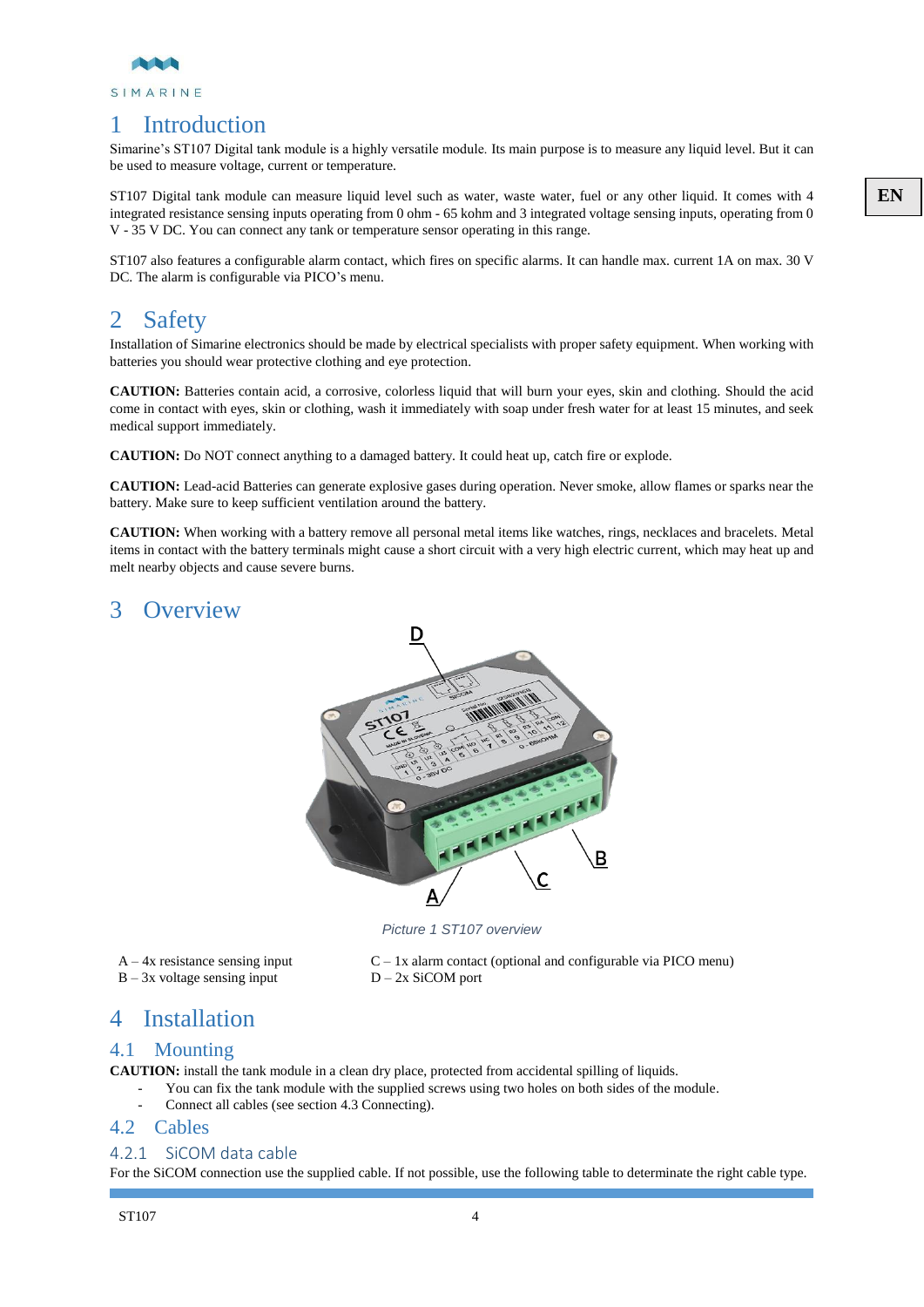

| Cable length | Cable type                                |
|--------------|-------------------------------------------|
| эm           | Nο<br>limitations                         |
| 5m<br>$\geq$ | $2x2x0.25$ mm2 Twisted pair (recommended) |

#### <span id="page-4-0"></span>4.3 Connecting

For proper function of Simarine's ST107 digital tank module it is necessary to take the following steps:

- 1. Connect ST107 Digital Tank module to Simarine's PICO via the SiCOM port.
- 2. Connect any compatible tank or temperature sensors to ST107 via the resistance or voltage sensing input. \*
- 3. Connect the alarm contact to execute specific operation on an alarm. \*\*

\* Each connected liquid or temperature sensor needs to be configured and calibrated. This is done via PICO in an easy way. The configuration and calibration process is described in PICO's manual.

\*\* To fire the alarm contact it is necessary to configure it via PICO in an easy way. The configuration process is described in PICO's manual.







**EN**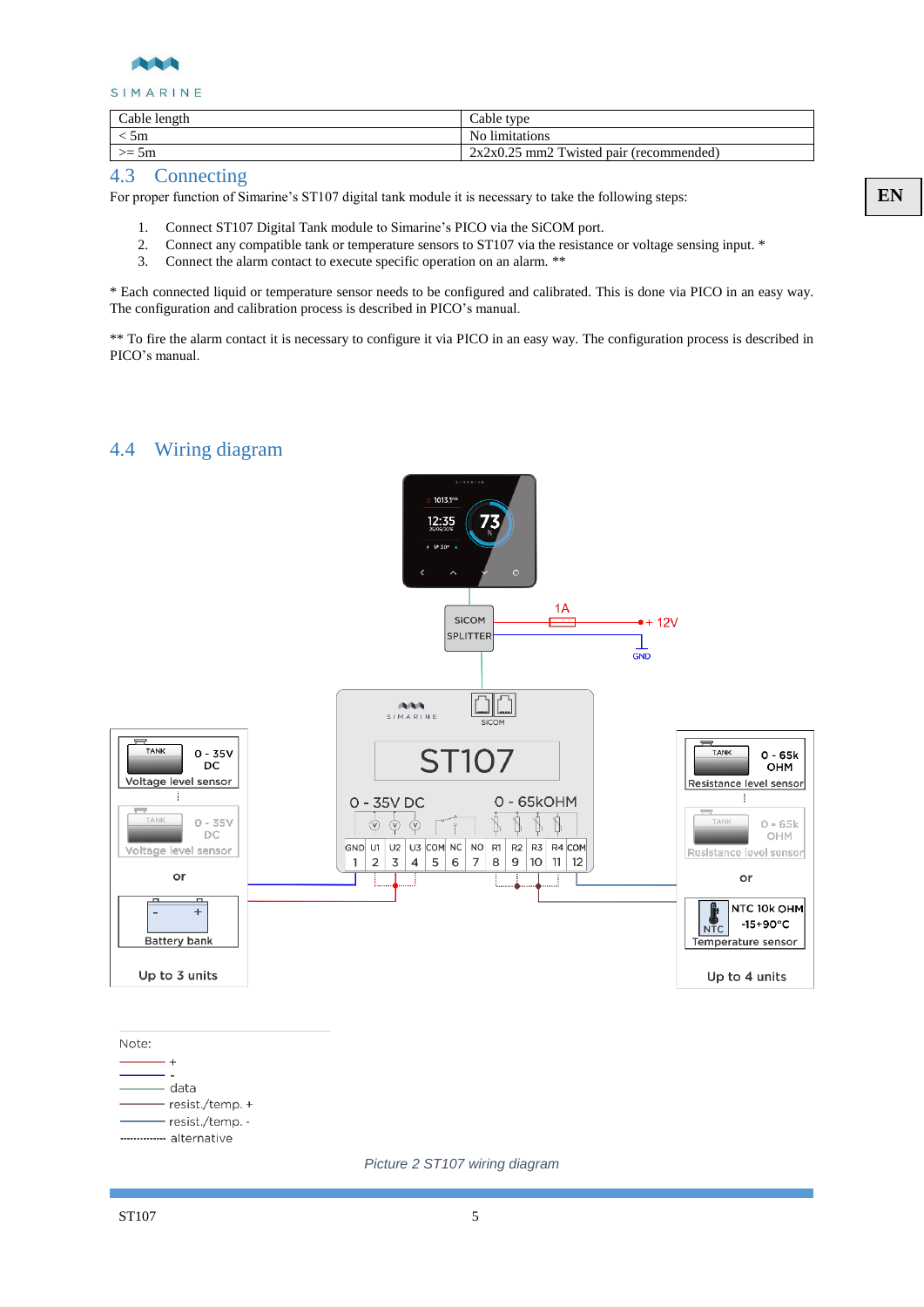

# <span id="page-5-0"></span>5 Technical specifications

| Operating                 |                                    |
|---------------------------|------------------------------------|
| Voltage range             | $6 - 35$ V                         |
| Temperature range         | $-20-70$ °C ( $-4-158$ °F)         |
| Power consumption at 12 V |                                    |
| Operating                 | $2.5 \text{ mA}$                   |
| <b>Voltage inputs</b>     | 3                                  |
| Range                     | $0 - 35$ V                         |
| Resolution                | $1 \text{ mV}$                     |
| Accuracy                  | $\pm$ 0.2 %                        |
| Sampling rate             | 10 <sub>ms</sub>                   |
| <b>Resistance inputs</b>  | 4                                  |
| Range                     | $10 \text{ ohm} - 65 \text{ kohm}$ |
| Accuracy                  | $\pm 0.1\%$                        |
| Sampling rate             | $10 \text{ ms}$                    |
| Dimensions                | $112x72x31$ mm                     |
| Connectivity              | Up to                              |
| Tank level sensors*       | 7                                  |
| Temperature sensors**     | $\overline{\mathbf{4}}$            |
| SICOM port                | $\overline{2}$                     |
| Alarm contact             |                                    |

#### *Table 1Technical specifications*

\* Maximal number of connected tank sensors to one ST107 digital tank module. This includes 4 resistance and 3 voltage sensing inputs, which excludes connecting any temperature sensor.

\*\* Maximal number of connected temperature sensors to one ST107 digital tank module, which excludes connecting any tank sensor

### 6 Trouble shooting

#### 6.1 Tank sensor is not visible on PICO

If the tank sensor is not visible in PICO's menu, check the following:

- Is the ST107 properly connected via the SiCOM port to the PICO.
- If you are using your own SiCOM cable make sure you are using the right one. See [4.2.1](#page-3-0) [SiCOM data cable.](#page-3-0)

#### 6.2 Tank sensor is showing the same liquid level for long time

In case you installed the sensor for the first time, consider checking the following:

- Are you using a compatible resistance/voltage tank sensor? Check the requirements in chapter [5](#page-5-0) [Technical](#page-5-0)  [specifications.](#page-5-0)
- Is the tank sensor properly installed and working?
- Is the tank sensor properly connected to the right resistance or voltage input sensor on ST107?
- Is the tank sensor calibrated via PICO's menu? Each tank sensor needs to be calibrated to show the right level. Check PICO's manual, how to calibrate a tank sensor.

In case the tank sensor has stopped working, consider checking the following:

- Is the tank sensor properly installed and working? In case you are using a floating sensor, it could be stuck.
- Consider to recalibrate the tank sensor.

#### 6.3 Tank sensor is showing empty tank

In case you installed the sensor for the first time, consider checking the following:

- Is the tank sensor covering the whole tank level? In case you are using a floating sensor, which is to short, it can happen that the sensor is not detecting any liquid under a specific level.
- Consider to recalibrate the tank sensor.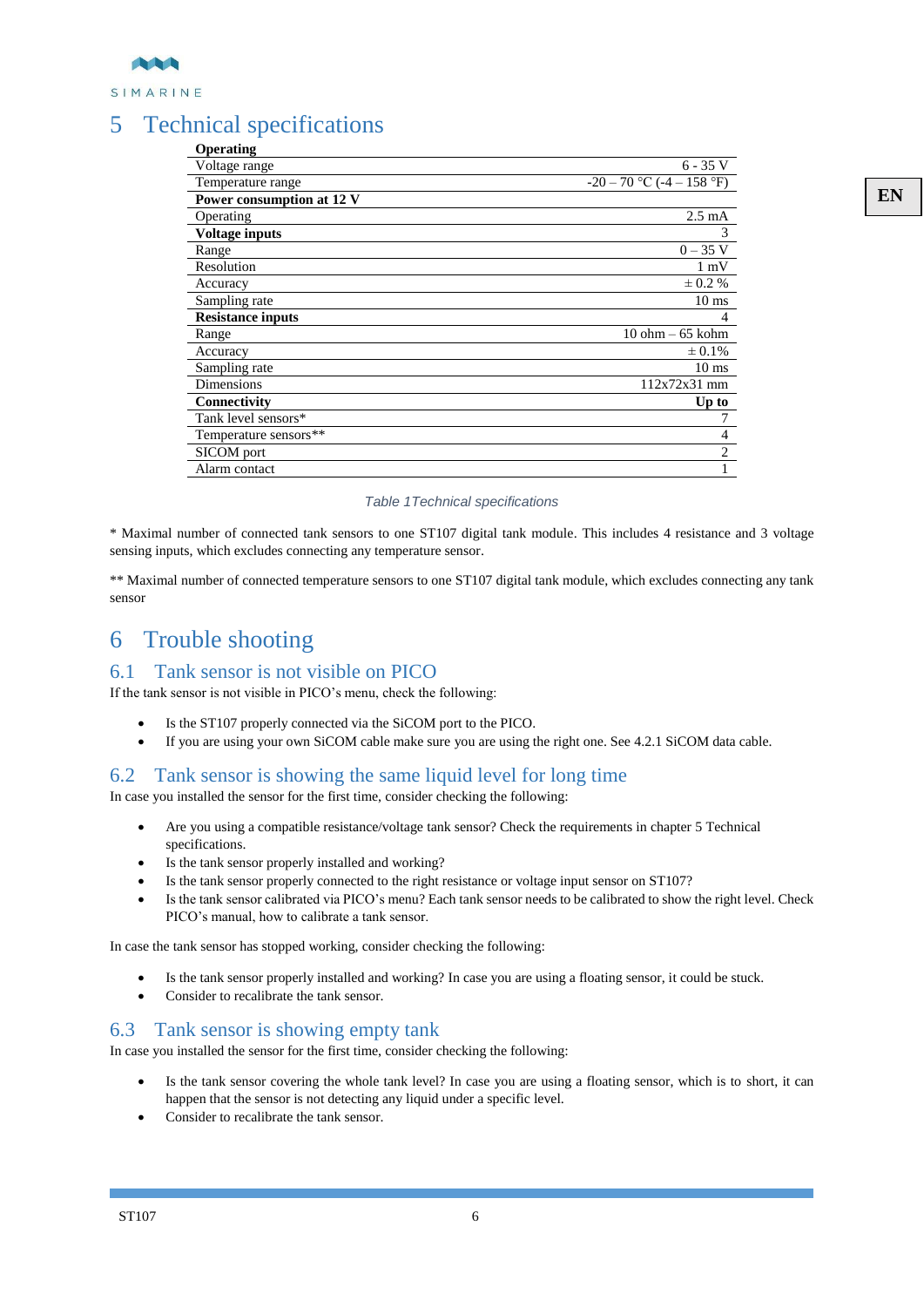

# Tabelleninhalt

| $\mathbf{1}$   |     |  |  |
|----------------|-----|--|--|
| 2              |     |  |  |
| 3              |     |  |  |
| $\overline{4}$ |     |  |  |
|                | 4.1 |  |  |
|                | 4.2 |  |  |
|                | 4.3 |  |  |
| 5              |     |  |  |
| 6              |     |  |  |
|                | 6.1 |  |  |
|                | 6.2 |  |  |
|                | 6.3 |  |  |

### $DE$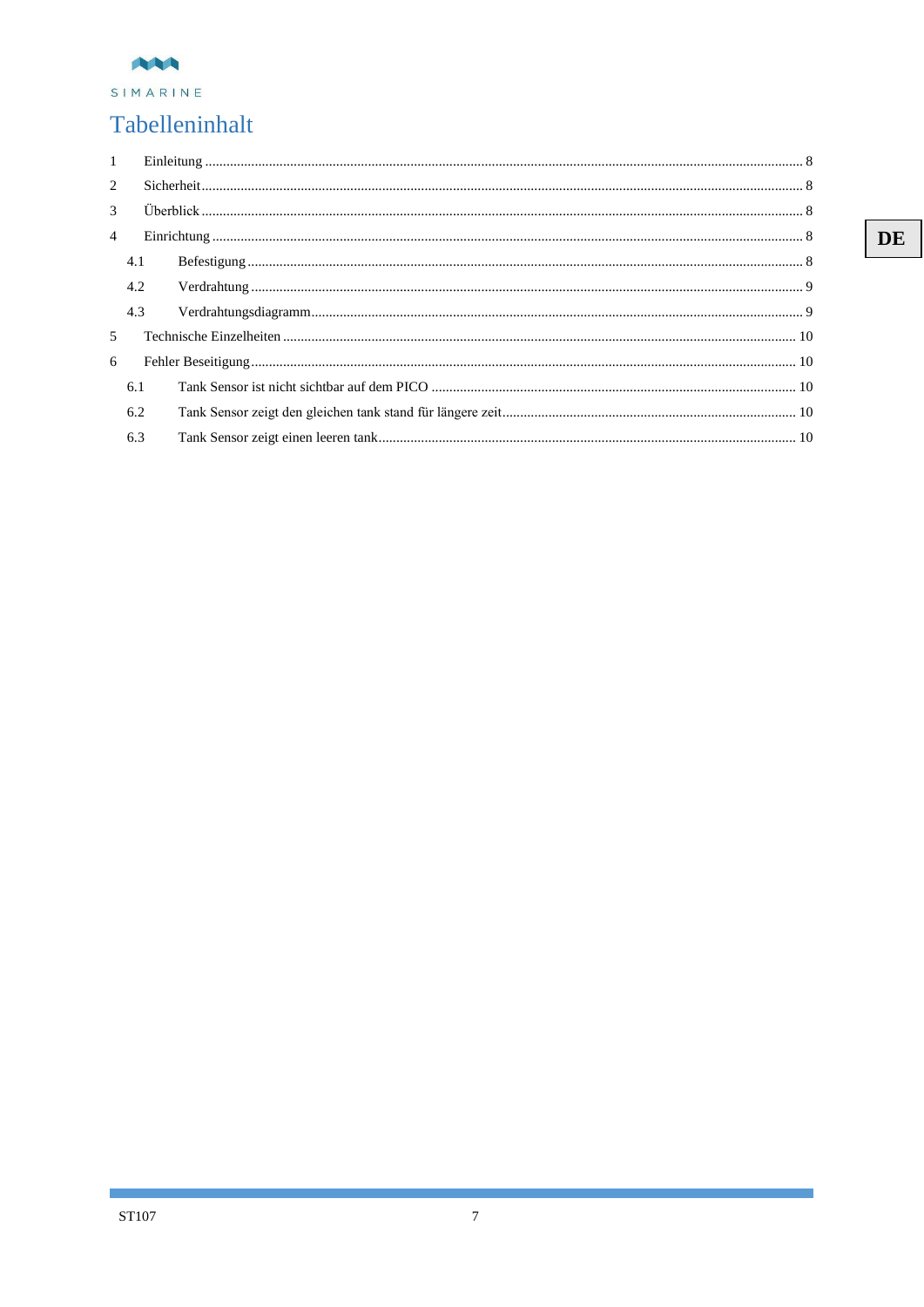

# 1 Einleitung

Simarine ST107 Digital Tank Module ist ein vielseitiges Modul. Sein Hauptziel ist es, jeden Flüssigkeitsstand zu messen. Er kann aber auch verwendet werden, um Spannung, Strom oder Temperatur zu messen.

SCQ25T kann auch Temperatur oder Flüssigkeitsniveau wie Wasser, Kraftstoff oder jede andere Flüssigkeit messen. Es verfügt über 4 integrierte Widerstandseingänge von 0 Ohm bis 65 kOhm und 3 integrierte Spannungseingänge von 0 V bis 35 V. Sie können jeden beliebigen in diesem Bereich betriebenen Tank- oder Temperatursensor anschließen.

ST107 features also a configurable alarm contact to fire, on specific alarms. It can handle max. current 1A on max. 30 V DC. The alarm is configurable via PICO's menu.

# 2 Sicherheit

Die Installation der Simarine-Elektronik sollte von Elektrofachkräften durchgeführt werden. Wenn Sie mit Batterien arbeiten, sollten Sie Schutzkleidung und Augenschutz tragen.

**VORSICHT:** Die Batterien enthalten Säure, eine korrosive, farblose Flüssigkeit, die Augen, Haut und Kleidung verbrennen wird. Falls Säure in Kontakt mit Augen, Haut oder Kleidung kommt, waschen Sie sie sofort mit Seife unter Süßwasser für mindestens 15 Minuten und sofort medizinische Unterstützung suchen.

**VORSICHT:** Schließen Sie NICHTS an eine beschädigte Batterie an. Sie könnte aufheizen, Feuer fangen oder explodieren.

**VORSICHT:** Blei-Säure-Batterien können während des Betriebs explosive Gase erzeugen. Rauchen Sie niemals in der Nähe der Batterie. Achten Sie darauf, dass eine ausreichende Belüftung um die Batterie gegeben ist.

**VORSICHT:** Beim Arbeiten mit einer Batterie alle persönlichen Metallgegenstände wie Uhren, Ringe, Halsketten und Armbänder entfernen. Wenn Metallgegenstände die Batterieklemmen berühren, kann der daraus resultierende Kurzschluss Gegenstände schmelzen und schwere Verbrennungen verursachen.

# 3 Überblick



*Bild 1 ST107 Überblick*

B - 3x Spannung Erfassungseingang

A - 4x Widerstand Erfassungseingang C - 1x Alarmkontakt (optional und konfigurierbar über das PICO-Menü)<br>B - 3x Spannung Erfassungseingang D - 2x SiCOM-Anschluss

# 4 Einrichtung

#### 4.1 Befestigung

**VORSICHT:** Installieren Sie den Tank Module an einem sauberen, trockenen Ort, geschützt vor versehentlichem Verschütten von Flüssigkeiten.

- Sie können das Tankmodul mit den mitgelieferten Schrauben mit zwei Löchern auf beiden Seiten des Moduls befestigen.
- Schließen Sie alle Kabel an (siehe Abschnitt [4.2](#page-8-0) [Verdrahtung\)](#page-8-0).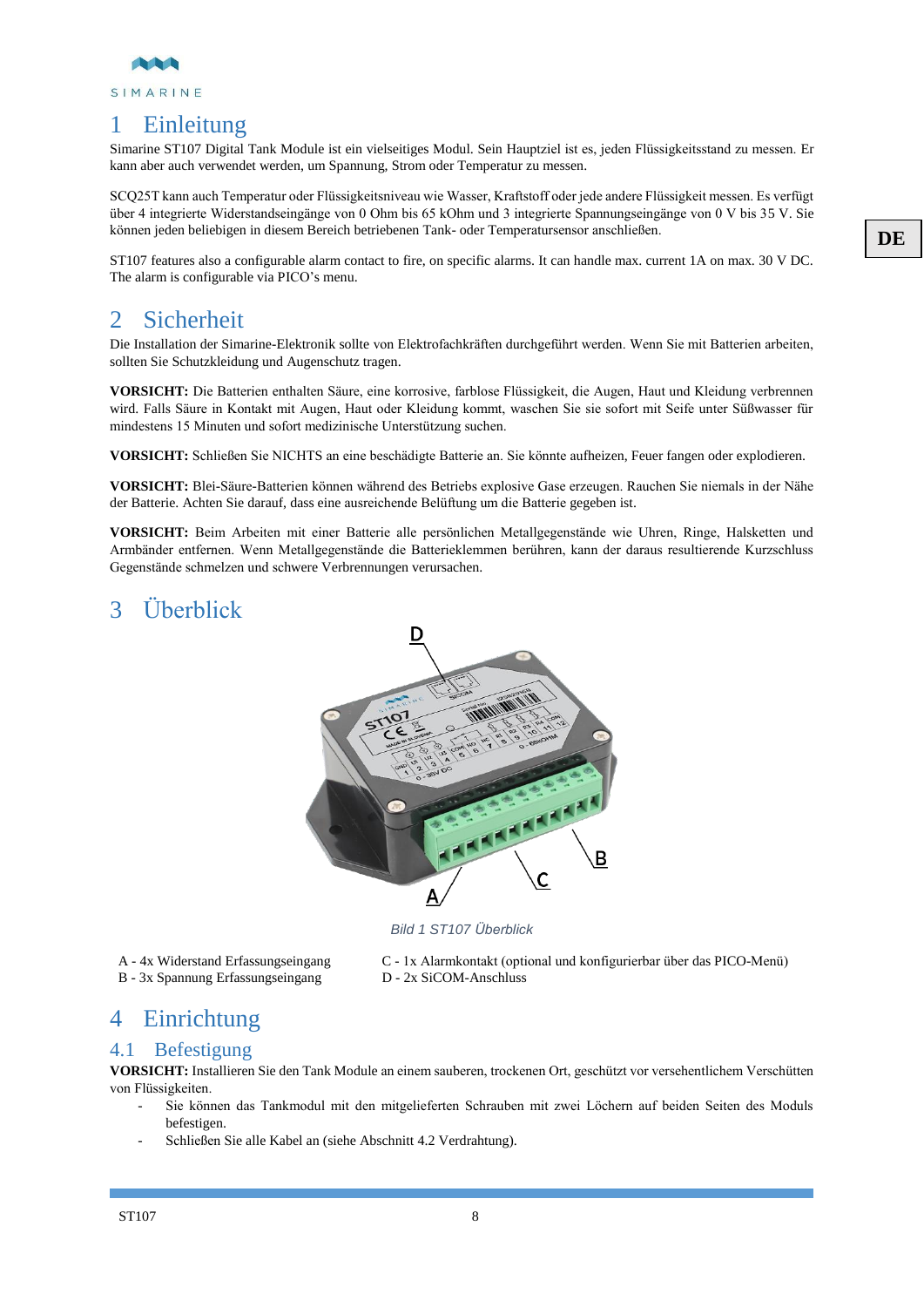

#### <span id="page-8-0"></span>4.2 Verdrahtung

Für die ordnungsgemäße Funktion des Simarine ST107 Digital Tank Module sind Folgende Schritte notwendig:

- 1. Verbinden Sie den ST107 über den SICOM-Anschluss mit Simarine PICO.
- 2. Verbinden Sie jeden kompatiblen Tank oder Temperatursensor über den Widerstand oder Spannung Eingang mit dem ST107.

Jeder korrekt angeschlossene Tank- oder Temperatursensor muss konfiguriert und kalibriert werden. Dies geschieht über PICO auf einfache Weise. Die Konfiguration ist im PICO Handbuch beschrieben.

#### 4.3 Verdrahtungsdiagramm



| Note:                                                  |                                  |
|--------------------------------------------------------|----------------------------------|
|                                                        |                                  |
| data<br>- resist./temp. -<br>------------- alternative |                                  |
|                                                        | Bild 2 ST107 Verdrahtungsdiagram |

**DE**